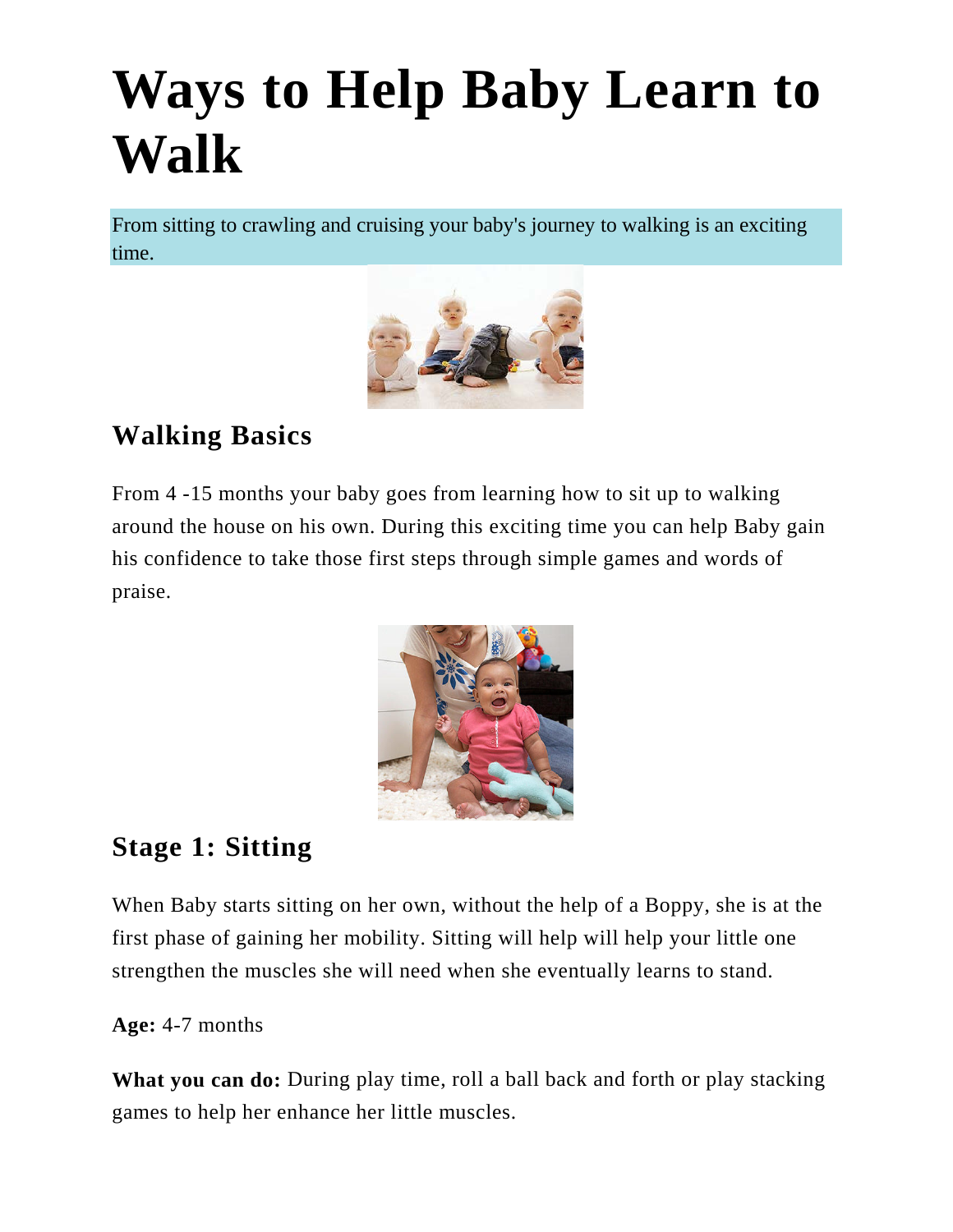

# **Stage 2: Crawling**

The most important thing for Baby to do at the [crawling](https://www.parents.com/baby/development/crawling/) stage is to practice moving his arm and legs at the same time (even if he does a belly crawl or a scoot). He will need these skills when it comes time to walk.

**Age:** 7-10 months

**What you can do:** Help him develop these areas by having him crawl from one side of the room to the other. Then praise him for his movement.



# **Stage 3: Pulling Up**

As Baby becomes stronger and more curious, she will start pulling herself up with the support of furniture, or mom and dad. This is when you can start working on balance and getting her familiar with the standing position.

#### **Age:** 8 months

**What you can do:** Help Baby pull herself up then show her how to bend her knees to get back down to the floor. This will help ease her falls when she starts taking steps on her own.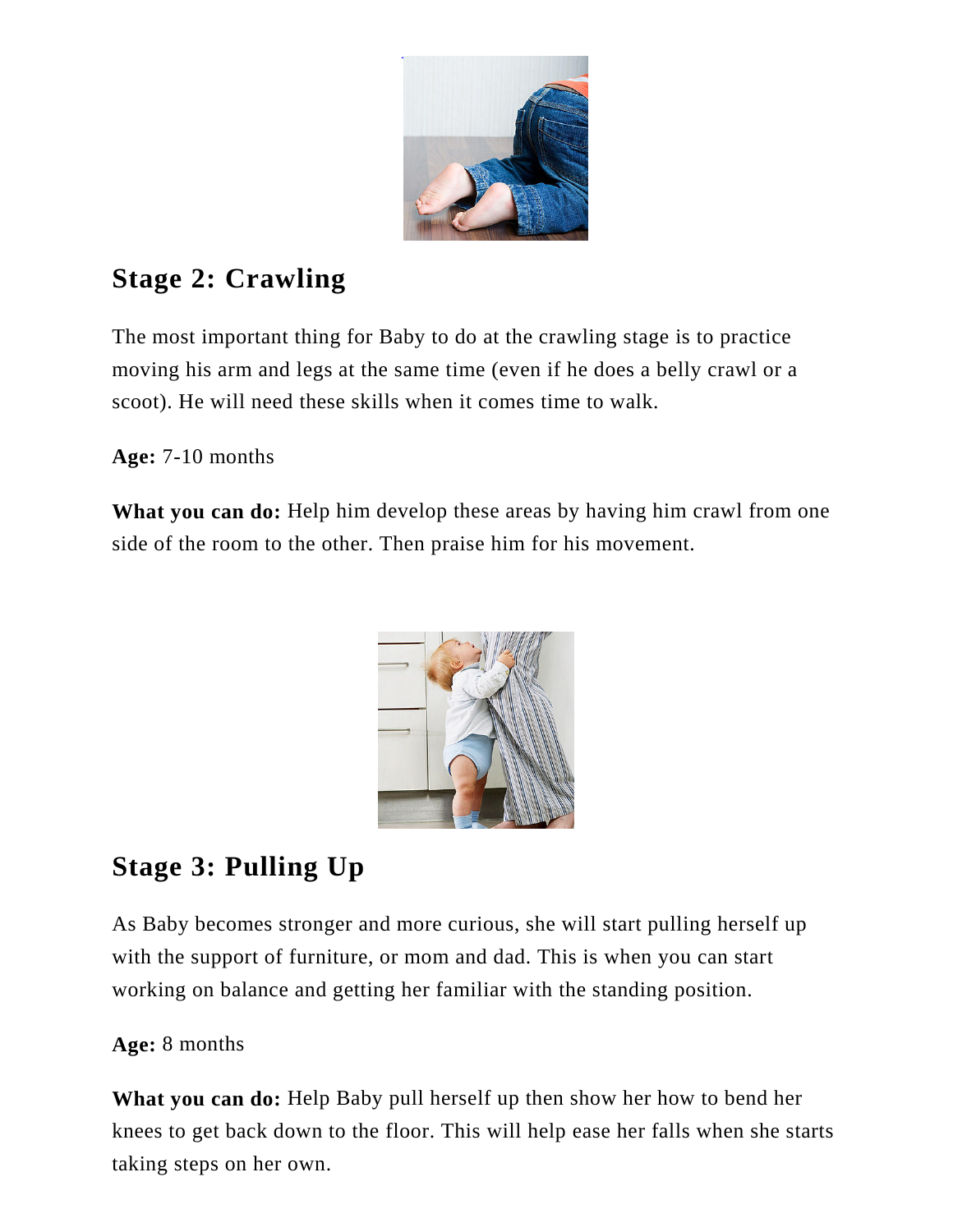

# **Stage 4: Walking with Help**

As he starts to pull himself up and gain balance holding your hands, help him take a few steps. This will help him with the next phase of [walking](https://www.parents.com/baby/development/walking/) and help him gain confidence to take those first steps.

#### **Age:** 8-9 months

**What you can do:** Practice, practice, practice -- this is key for Baby when he is at this stage. The more he is use to standing and being on his feet -- the more likely he will feel comfortable to take those first few steps.



# **Stage 5: Cruising**

Baby will then start using walls and furniture to get around. This is referred to as cruising. As Baby becomes more mobile make sure your home is completely baby proof and all furniture is secured to the wall.

#### **Age:** 8-9 months

**What you can do:** Encourage Baby to become more confidant while cruising and try to let go of the wall or furniture. Just make sure she has a soft landing spot.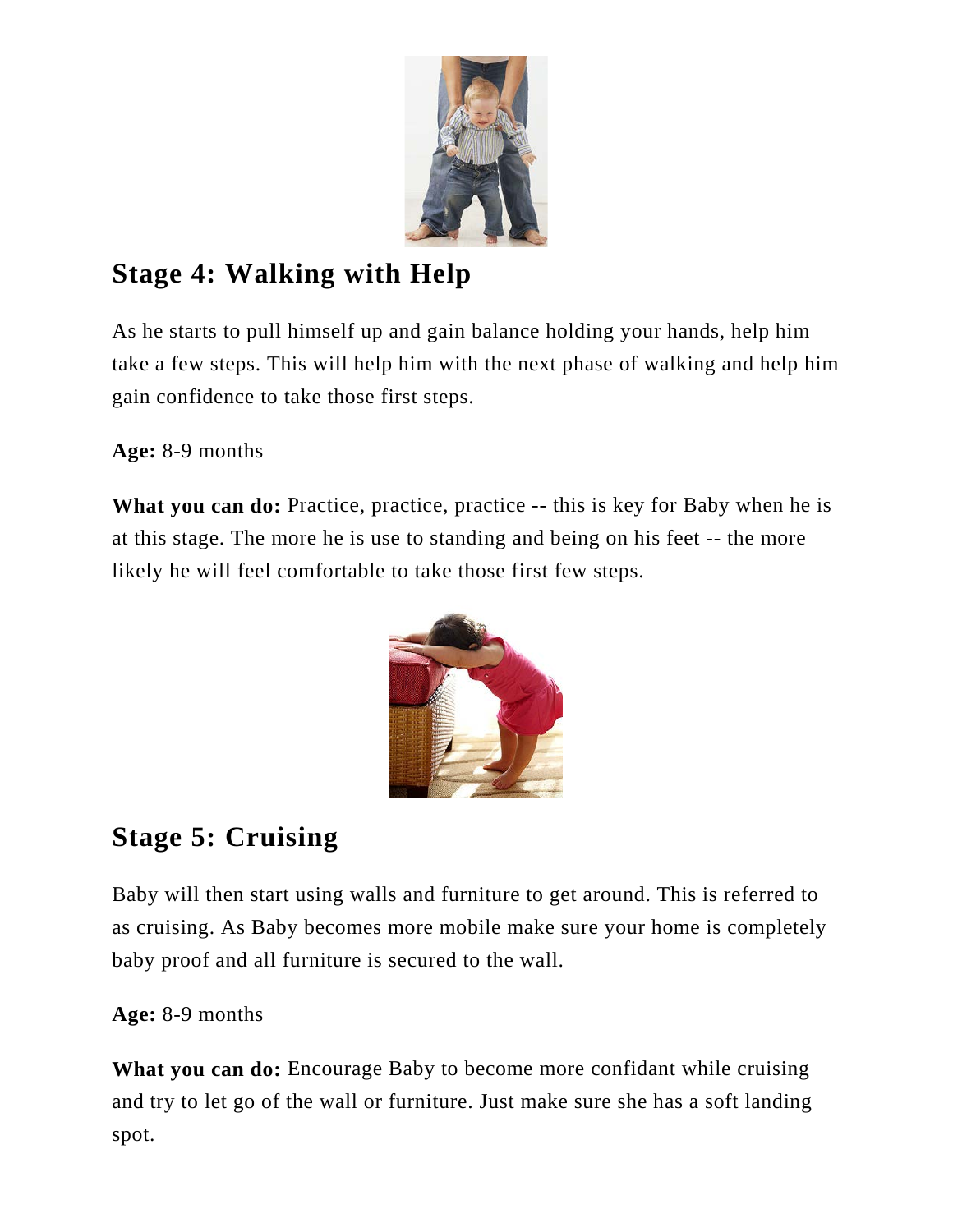

# **Stage 6: Standing Without Help**

Balance is a key part of walking. If Baby can stand and balance for a few seconds she will soon feel like she can try to take a step.

**Age:** 9-12 months

**What you can do:** Turn balancing into a game. Sit with Baby on the floor and help her stand up. Then count how long she can stay up before she tumbles. Give her praise after each attempt.



# **Stage 7: First Steps**

The first steps are a monumental moment for your little one -- so make a big deal out of it. [Walking](https://www.parents.com/baby/development/walking/) is all about confidence so everything leading up to those first steps need plenty of praise and encouragement.

**Age:** 9-12 months

**What you can do:** Cheer Baby to her first steps by sitting on the floor and guiding her, slowly, as Baby gains her balance let her walk on her own.